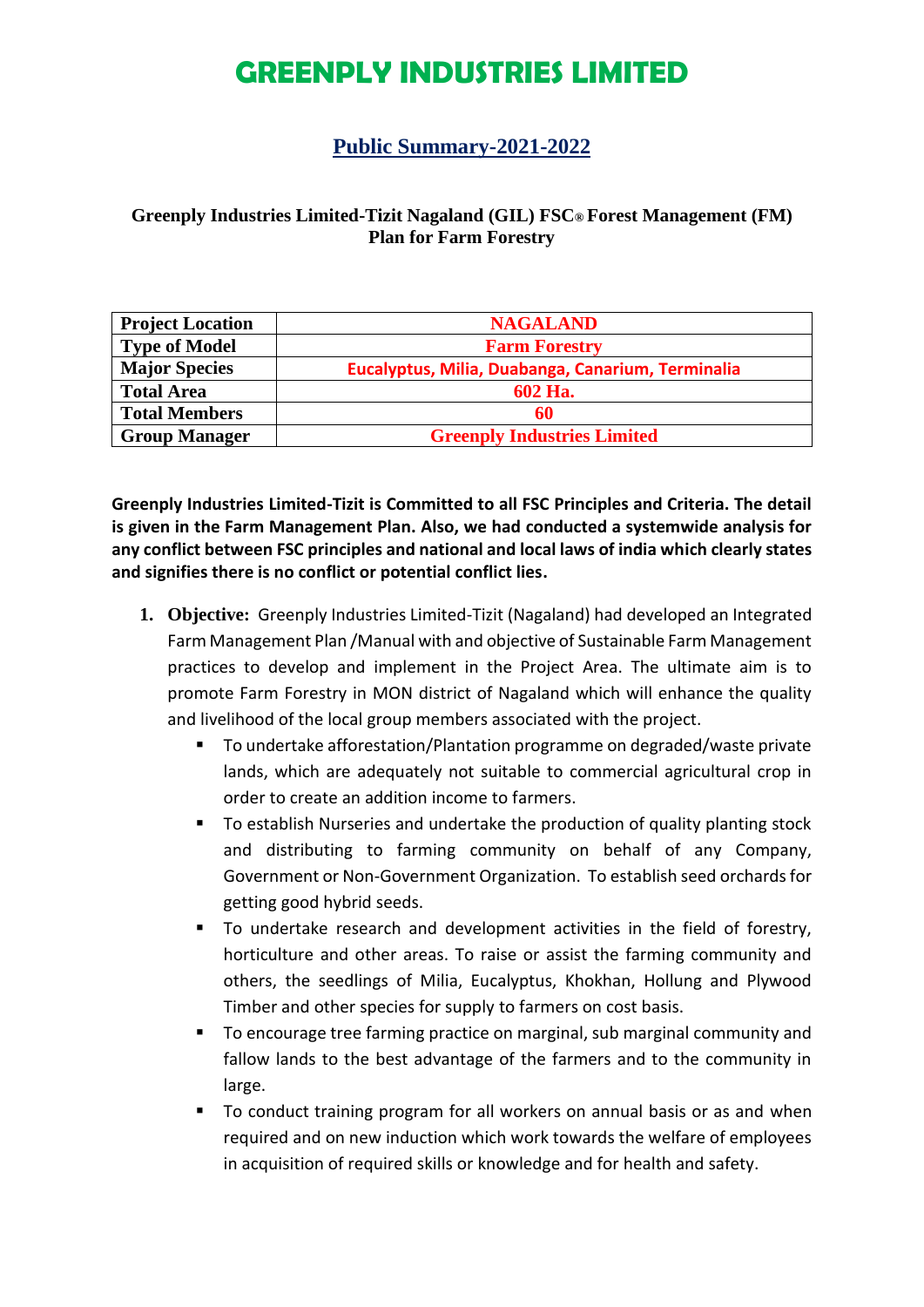- To comply with national health and safety laws and regulations. Health and safety measure taken into account in operational planning.
- To minimize the wastage associated with harvesting and on-site processing operations by using residues and doing harvesting in such a way as to minimize breakage and damage to logs, while optimizing log utilization and value.
- To avoid damage to other forest resources.
- To reduce pressures and promote the restoration and conservation of natural forests.

These farmer members are purely depending on the income from the farm forestry output. And as a group manager purpose of Greenply Industries Limited is to procure legally and responsibly, required wood based raw material, on continuous and sustainable basis from the plantations grown by small growers who produce *Eucalyptus*, *Milia Dubia*, *Duabanga Spp., Canarium Spp, Terminalia Spp*. Which is a raw material for the veneer for Greenply Industries Limited-Nagaland.

2. **Area and Situation:** GIL FSC FM farm forestry project is spread in 1 district of Nagaland i,e Mon district. Currently we are having a area of 602 Ha. With and Farmer member base of 60 in the Mon district of Nagaland. The Head Quarter of the project is located at GIL Unit: Tizit, District Mon, Nagaland 798602.The Complete 602 Ha. Is spread in over 110 Km of Radius from the Project Head Quarter.



Map of Project Area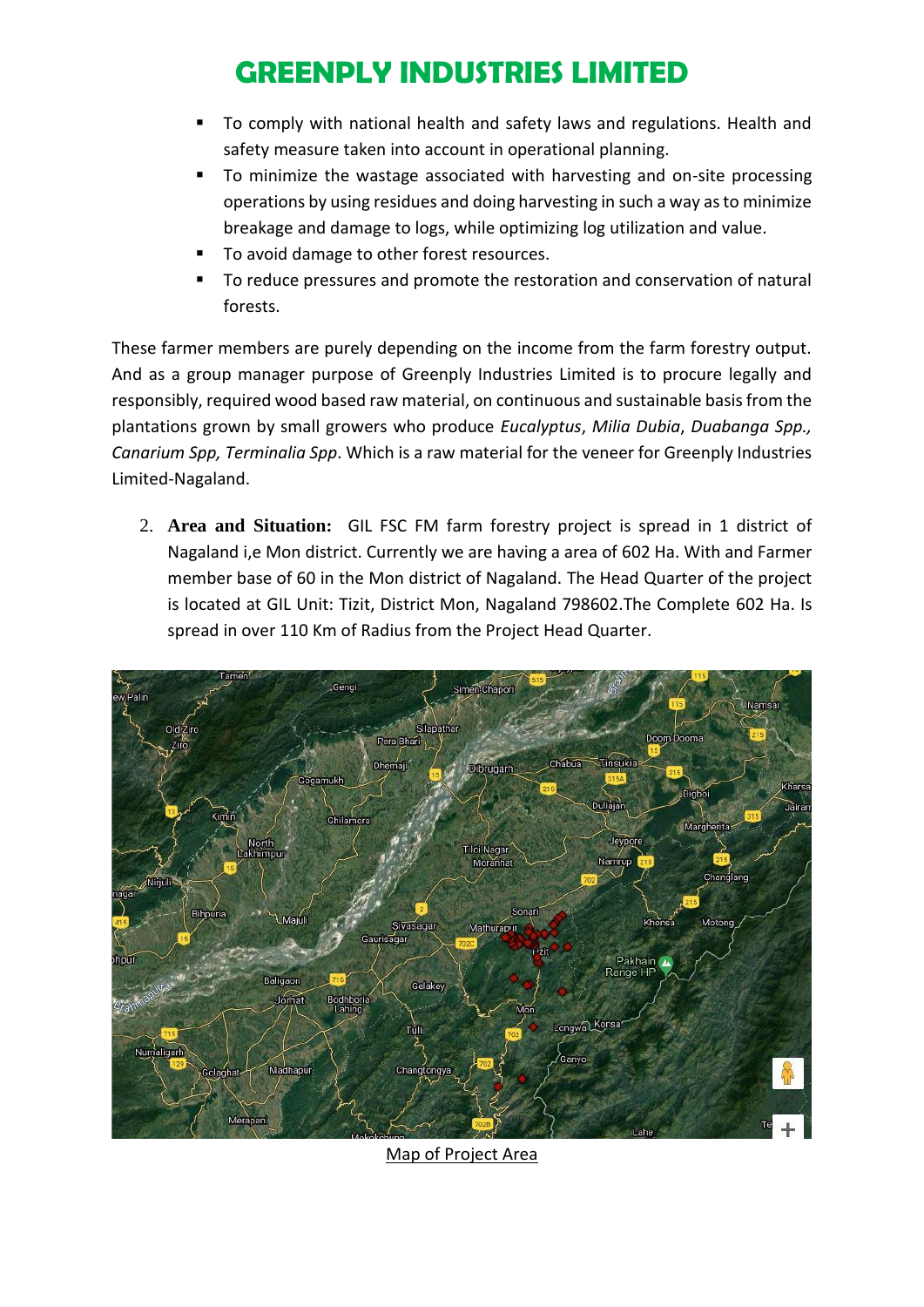The Complete project area is on private land of the farmers where they are only doing plantations. The adjacent lands of the existing farms in project area are of similar profile. The terrain is hilly so every farmer is not willing to take up the plantation. In year 2021-22 the company was not able to increase the FMU, s and Area due to Covid-19 Pandemic.

- 3. **Total Area & Number of Beneficiaries:** The Plantation is taken up in 602 ha area with 60 beneficiaries.
- 4. **Planted Species:** The Plantations are raised with Clones of *Eucalyptus tereticornis*  Smith*, Eucalyptus camaldulensis* Dhen*.* are also planted in the project area. *Milia Dubia, Canarium Spp, Terminalia Spp, Duabanga Spp, Docynia* are the other species promoted by Greenply Industries Limited and included in the present project for certification. All these species are already growing well in natural conditions so they are taken up for the plantations.
- 5. **Year of Plantation:** We at Greenply Industries Limited started the farm forestry operations in the year 2013 and in the current Farm Management plan we have considered the plantations done till Nov 2020 he plantations in the project area. Future plantations, which would be raised and managed as per management plan prescriptions, would also be considered additionally in the coming years and revision of the Farm Management Plan.
- 6. **Farm Management Plan Period:** Greenply Industries Limited-Tizit FSC FM farm forestry plan period is for 20 years i.e., from 2012 to 2032.
- 7. **Harvesting Plan & Raw Material Expectancy:** We are planning our first harvesting in May 2022. Last year projected harvesting targets are haven't achieved even no harvesting was done through-out the year. We have developed and complete harvesting plan and expected some 30000 MT of wood in year 2022-2023 of various species out of which the major wood species will be off Eucalyptus and Milia Dubia. The detailed Harvesting plan is prepared and approved by the management. If we will take an average our expected yield would be somewhere around 225 MT per Ha. Future plantations raised and managed as per plan prescriptions, would be considered for additional quantity of wood under FSC FM certification system. We will use the Mix of selective felling and Clear felling in case to case on basis of species. For Eucalyptus we will used clear felling and for rest species we will use selective felling. Generally used tools for harvesting are Axe and in very rare case motorised chain saw.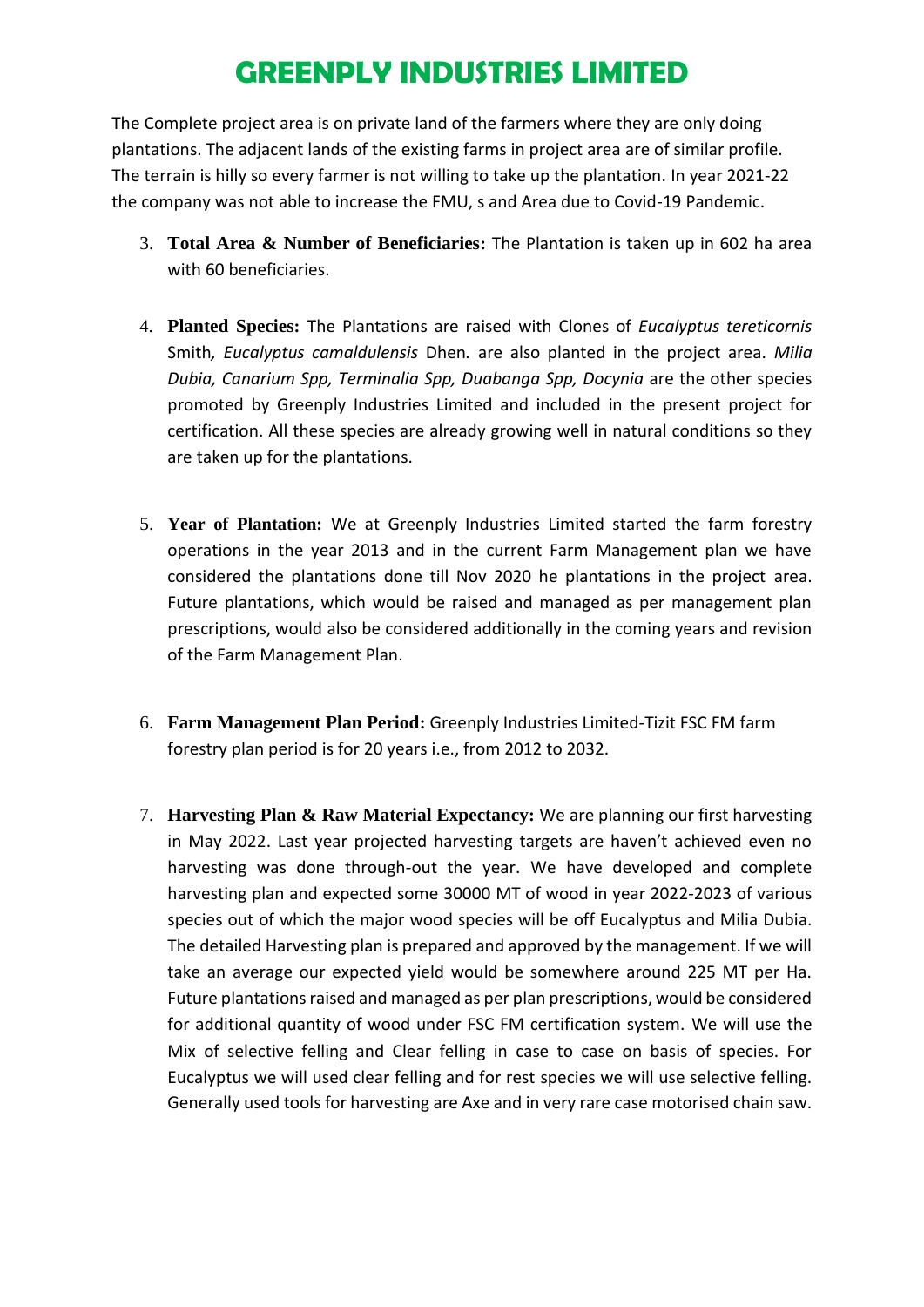- 8. **Biodiversity/GMO/HCV/Endangered & Threatened Species:** In the Project Area of Greenply Industries Limited farm forestry plan, ample Agro Biodiversity exists. There are more than 4-5 clonal varieties of eucalyptus, and Milia seedlings Exist which are used to distributed among the existing and new farmers for the plantations. We had developed a complete centralized Nursery to control all kind of variations in the existing species. We are also Maintaining and Reserve Sample Plot (RSP) with Association of Regional Forestry Research Institute for the purpose of Natural Regeneration, Growth, Yield and Bio Diversity Data. The trees and species in the RSP are considered for conservation. All our Existing farm forestry operations are on privately owned land of the farmer members. The eucalyptus, and Milia are exotic species and not endangered and threatened species. As a matter of policy, we are not doing any gene alterations, Genetic Hybridization and Using an GMO (Genetically Modified Organism) in our project area. The Farms here appears some kind of Natural Vegetation, but this is only in winters and rainy seasons due excessive rains and humidity. In summers it is clear. These Plantations under the project area are also not a part of HCVF. We had deployed the various Mechanism to figure out any HCV in the project area, but we haven't found any yet. In future if we will find we have a separate HCV conservation plan and policy under which it will be maintained.
- 9. **Partnership with Third parties and Research Institutes:** Greenply Industries Limited -Tizit FSC FM farm forestry project, a Group Manager (Forestry Advisor) is designated by the VP - Farm Forestry of GIL -Tizit unit. Various committees (Management / Monitoring and Evaluation Committee, GIS & GPS Mapping Committee, Communication Committee, Harvesting Committee, Health and Safety Committee) will function under the Group Manager to carry forward the task of Farm Management. The Regional Rainforest Research Institute will be partnered with Greenply Industries for Better clones, and Research to be conducted on various parameters of Monitoring and evaluation.

Local NGO will co-ordinate the work with Greenply Industries Limited-CSR team for livelihood, Health, Education and Employment concerns of the local peoples. For the Farm Forestry agreements are drawn between GIL & Farmers (consent letter) for taking forward the FSC FM programme consent declaration is obtained from the farmers. For all Internal Auditing and Monitoring and Evaluation we had contracted Third parties like Nairaa Traicon (For Internal auditing, Monitoring and Evaluation). The Third party has submitted the Internal auditing and monitoring report top the Group Manager. No major findings of concern

10. **Silviculture and Management:** The Silviculture Management practices in GIL project area addresses raising and maintenance of Eucalyptus, Milia, Duabanga, Canarium and Terminalia plantations. The Felling cycle for eucalyptus & Milia is considered at 6-7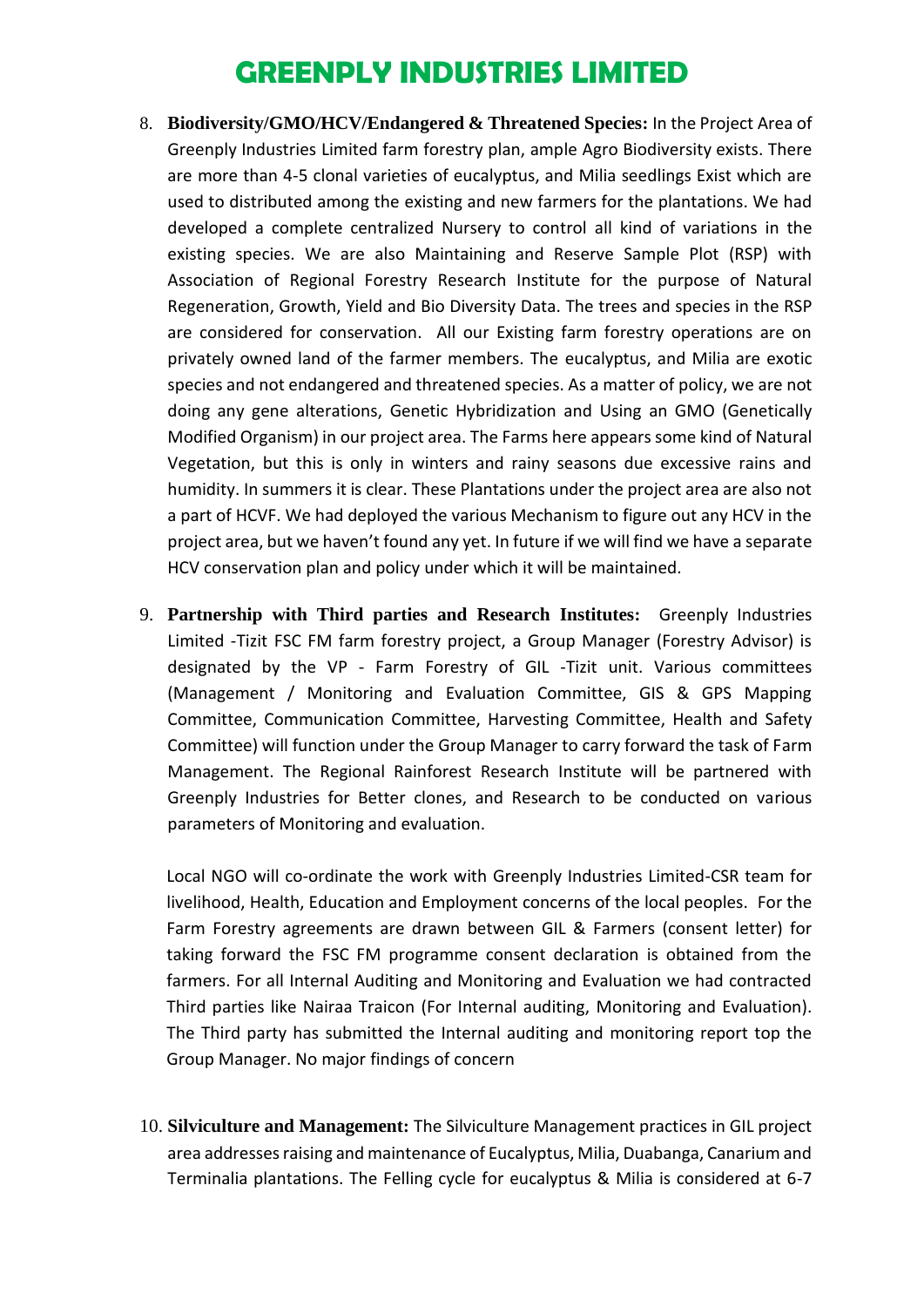year, for each of the main and selective felling method will be used without clear cut. While for Canarium, Duabanga, Terminalia felling cycle is considered at 8-10 Year with Selective felling and clear cut. The yield for the plantations in the FM area is 220-240 MT/Ha. For monitoring of the plantations, 1 sample plots laid. Productivity monitoring data (Current Annual Increment - MT/ha) for the year 2019-20 is tabulated below:

| Age          | <b>Eucalyptus</b> | Milia | Duabanga |
|--------------|-------------------|-------|----------|
|              | 3.7               | 2.2   | 2.6      |
| າ            | 7.4               | 4.9   | 5.1      |
| 3            | 13.2              | 11.4  | 12.5     |
|              | 15.6              | 15.3  | 16.3     |
|              | 16.9              | 20.4  | 18.4     |
| 6            |                   | 21.2  | 20.8     |
|              |                   | 19.1  | 21.1     |
| <b>TOTAL</b> | 56.8              | 94.5  | 96.8     |

- 11. **Acts & Rules:** The applicable Acts & Rules to the GIL FSC FM farm forestry area are listed and Annexed in Farm Management manual.
- 12. **Chain of Custody Procedures:** The Raw material/ wood procurement process with Farmer Members from the GIL FSC FM farm forestry area formulated. All procured wood is initially used for own consumption of Greenply Industries Limited for manufacturing of Plywood and other wooden items. May be at some later stage we can sale the FSC 100% Raw Material/Semi-Finished Material (Veneer) to our other units across India or some other interested parties. For this we have very well defined COC procedures in our manual.

**13. EIA and SIA Study:** As the Project area is Very small and SLIMF standard is applicable This year we haven't conducted any EIA and SIA study on plantations in Nagaland. But it can be physically verified by various agencies and can be heard from local community peoples that our plantations have various positive impact on the environment as well as on the socio-economic well-being of farmers. The Management had decided to conducted the EIA in year 2022 and SIA in year 2023. The Impacts has been verified and monitored by third party Nairaa Traicon in internal auditing of year 2021-2022.

Most of environmental indicators such as soil conservation, moisture conservation, impacts on flora & fauna assessed based on feedback from farmers were found to be positive. Soil nutrient & fertility levels have improved in the lands where plantations are grown and has resulted in significant reduction in soil erosion. Requirement of fertilizer to the plantation is less than the agricultural crops. No change in the ground water levels due to the plantation were observed. Wildlife species come to plantations from nearby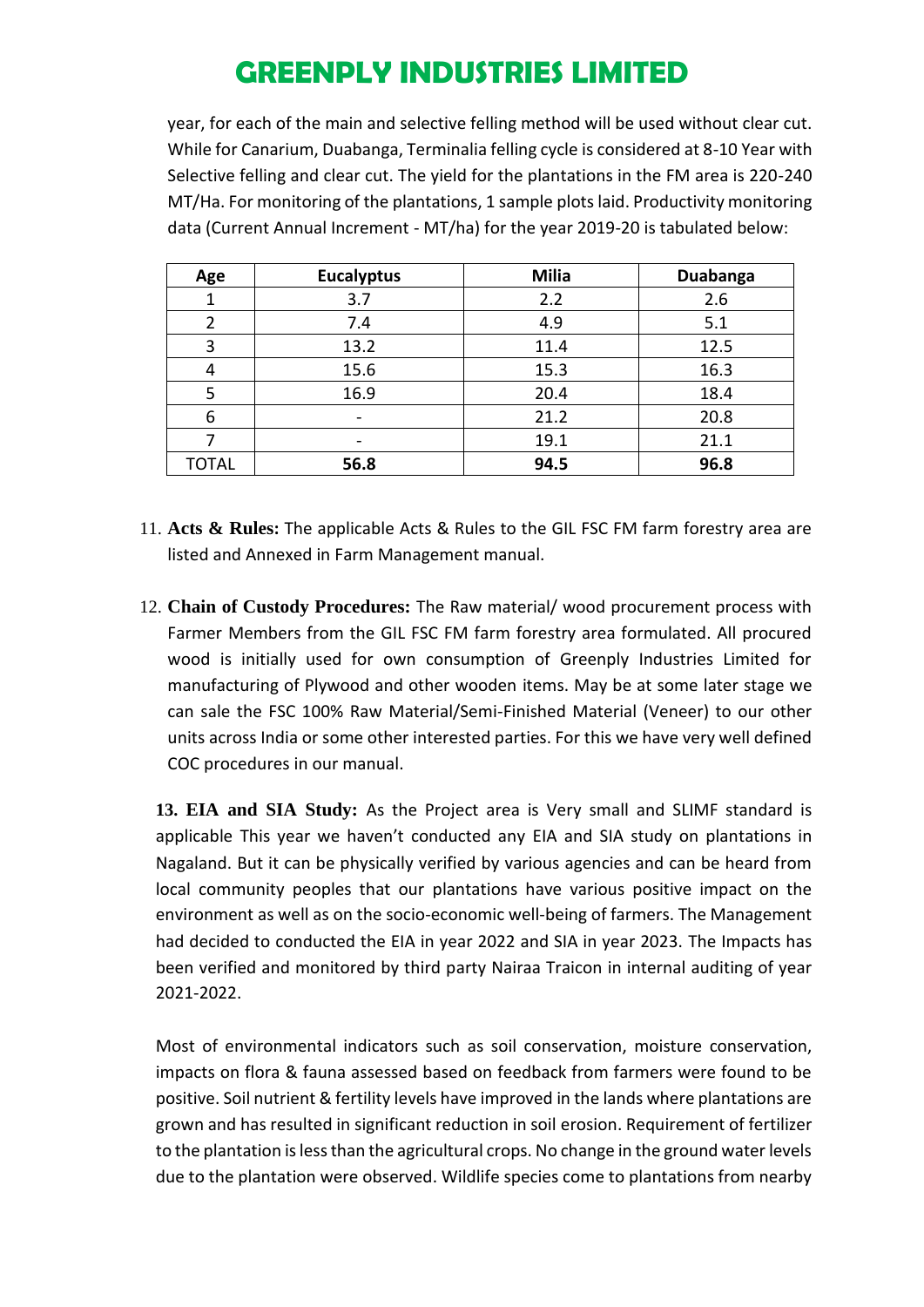forest areas more frequently as compared to agriculture cropped areas. Plantations meet the fuel wood requirement of the farmers and grazing needs for the livestock which reduces pressure on forest.

On social impacts of plantations, it was observed that social status of small and marginal farmers has improved. There is a positive impact on socio economic conditions of farmers through employment, education & lifestyle after taking up plantations. Income of the farmers has been increased after adopting plantations. We will conduct EIA & SIA Study in third year of the project which will be a reference for the next 3 years. As a matter of fact, and policy we will conduct EIA & SIA once in a five year. Which will be available in public domain for ready reference reckoner for all stakeholders.

- 13. **Replantation and Nursery Management**: Greenply Industries have developed our own expertise in Nursery management. We will produce our own plants and saplings and will distribute to our farmer members for the purpose of plantation. We have set a target to distribute at least 1 Million Saplings/Plants every year through our own nurseries. We have also developed a mechanism for casualty replacement in existing farms of the GIL FSC-FM project area.
- 14. **Health and safety**: No such cases or concern are not reported yet but our staff and Sector officers are enough equipped to deal with them. No Complaints had been yet received but our staff is equipped with the complaint handling mechanism and grievances redressal mechanism according to intensity and frequency. Covid-19 protocols are followed and implemented in all field operations.
- 15. **Training and Development**: We at Greenply Industries limited-Tizit believe in complete training a development of manpower and farmer members. In continuation to that we had developed a very detailed training plan and calendar. According to which all training and development sessions will be conducted. Last year we had done 12 training sessions in the project areas for various farm management and FSC parameters. Training Needs are assessed for farmer members and Sector wise training is imparted to farmers according to the training calendar by various experts.
- 16. **Chemicals/Pesticides and Illegal Harvesting**: In our GIL FSC FM Plan we had very clear-cut policies for use of chemicals/pesticides and illegal harvesting. Our complete operations are policy based and this year no illegal harvesting concern or issue is reported and no use of any kind of Chemical or pesticide is reported.
- 17. **Monitoring and evaluation**: Greenply Industries will have all Monitoring procedures on place. We have developed a mechanism for all parameters monitoring and then